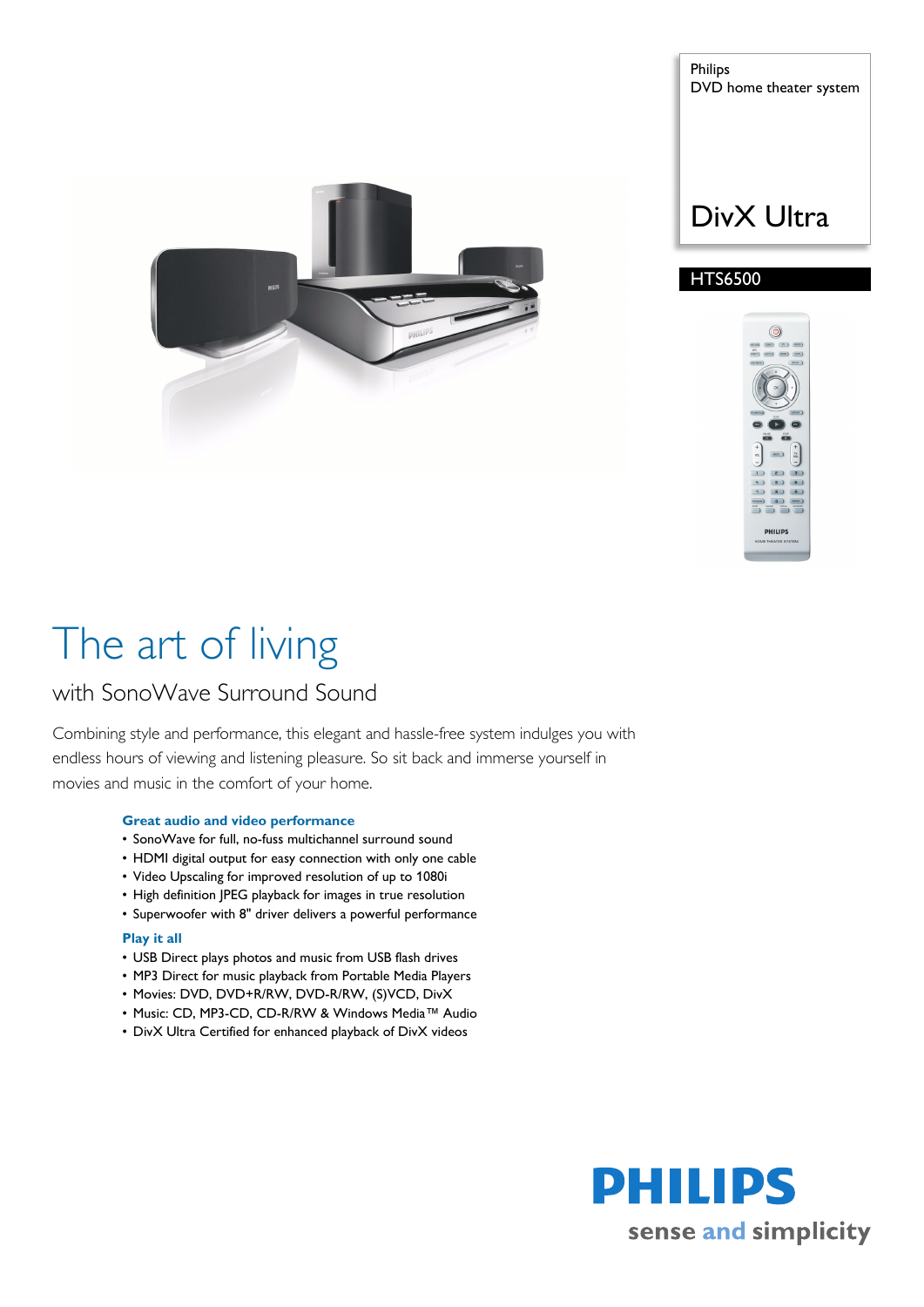# **Highlights**

### **SonoWave**

The SonoWave surround sound system, powered by a full multi-channel amplifier, uses an advanced digital sound processing technology that provides multi-channel surround sound from fewer speakers. By positioning independent drivers at precise angles, a powerful multi-channel surround sound is produced and experienced in any room shape and size.

### **HDMI for simple AV connection**

HDMI stands for High Definition Multimedia Interface. It is a direct digital connection that can carry digital HD video as well as digital multichannel audio. By eliminating the conversion to analog signals it delivers perfect picture and sound quality, completely free from noise. HDMI is fully backward-compatible with (Digital Video Interface) DVI.

### **Video Upscaling up to 1080i**

With Video Upscaling you can increase the resolution of SD (Standard Definition) video

signals that DVD uses to HD (High Definition) so you'll be able to see more details thanks to a sharper, more true-to-life picture.The resulting HD video output signal can be fed to an HD display through HDMI (High-Definition Multimedia Interface).

# **USB Direct**

Simply plug your device into the USB port on your Philips DVD system. Your digital music and photos will be played directly from the device. Now you can share your favorite moments with family and friends.

# **MP3 Direct**

MP3 Direct uses plug n' play technology that allows direct playback of MP3 content via your Home Theatre System by simply plugging in your portable MP3 player to the built-in headphonejack. Now you can enjoy the superb sound quality of your Philips Home Theatre System while playing your favorite music from your portable MP3 player.

## **High definition JPEG playback**

High definition JPEG playback lets you view your pictures on your television in resolutions as high as two megapixels. Now you can view your digital pictures in absolute clarity, without loss of quality or detail - and share them with friends and family in the comfort of your living room.

# **DivX Ultra Certified**

With DivX support, you are able to enjoy DivX encoded videos in the comfort of your living room. The DivX media format is an MPEG4-based video compression technology that enables you to save large files like movies, trailers and music videos on media like CD-R/ RW, and DVD recordable discs. DivX Ultra combines DivX playback with great features like integrated subtitles, multiple audio languages, multiple tracks and menus into one convenient file format.